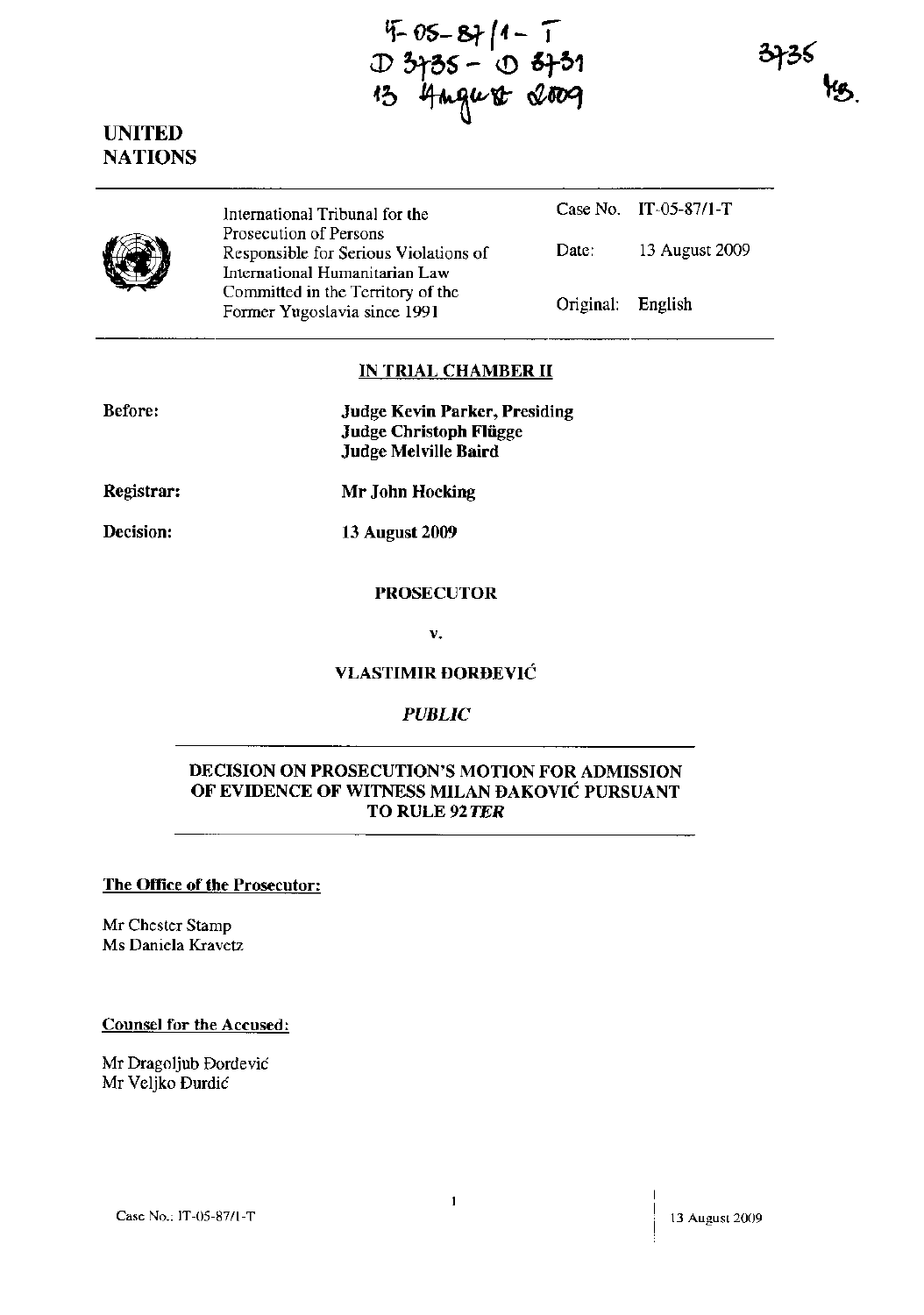1. This Trial Chamber ("Chamber") of the International Tribunal for the Prosecution of Persons Responsible for Serious Violations of International Humanitarian Law Committed in the Territory of the Former Yugoslavia since 1991 ("Tribunal") is seized of the "Prosecution's Motion for the Admission of Evidence of Witness Milan Dakovic Pursuant to Rule 92 *ter"* ("Motion") filed by the Office of the Prosecutor ("Prosecution") on 22 July 2009, whereby the Prosecution seeks leave to call Milan Dakovic pursuant to Rule *92ter* of the Rules of Procedure and Evidence ("Rules"). On 5 August 2009, the Defence filed "Vlastimir Dordevic's Response to Prosecution's Motion for the Admission of Evidence of Witness Milan Dakovic Pursuant to Rule *92ter"*  ("Response"). On 12 August 2009, the Prosecution requested leave to file the reply as set forth in the filing ("Reply").

### **I. SUBMISSIONS**

2. In the Motion, the Prosecution indicates its intention to tender Milan Đaković's testimony in the case of *Prosecutor v. Milutinović et al*, which it submits is relevant and has probative value.<sup>1</sup> In particular, it points to testimonial evidence that Milan Dakovic personally attended meetings of the Joint Command in 1998, and will give evidence with respect to a notebook that he kept which recorded the events and attendance of the Joint Command meetings from 22 July 1998 to 30 October 1998.<sup>2</sup> It also contends that Milan Đaković will assist the Chamber in understanding the coordination between the MUP and the VJ at the time relevant to the Indictment.<sup>3</sup> It envisages a brief oral examination of Milan Dakovic in court "in order to highlight, supplement and clarify certain portions of his written evidence".<sup>4</sup> It contends that the admission of the proposed evidence in the mode of Rule *92ter* "will further the interests of an expeditious trial without infringing upon the rights of the Accused".<sup>5</sup> It further submits that the proposed evidence has already been made available to the Defence, as has a statement given by Milan Dakovic to the Prosecution (on 11 December 2007) and the notebook of Milan Dakovic and its handwritten additions on 21 May 2008.

3. The Defence opposes the Motion. It submits that given the significance of the anticipated evidence of Milan Dakovic, he should be called *viva voce,* rather than pursuant to Rule *92ter.6* In its view, the significance of the proposed evidence is analogous to the situation dealt with by the Chamber in regard to Witnesses Ljubinko Cvetic and Aleksandar Vasiljevic, who were both ordered by the Chamber to be called as live witnesses, rather than pursuant to Rule  $92$ ter.<sup>7</sup> In

<sup>&</sup>lt;sup>1</sup> Motion, para 6.

<sup>&</sup>lt;sup>2</sup> Motion, para 6.

Motion, para 6.

Motion, para 9.

 $<sup>5</sup>$  Motion, para 8.</sup>

<sup>6</sup> Response, para 1.

<sup>&</sup>lt;sup>7</sup> Response, paras 1 and 6.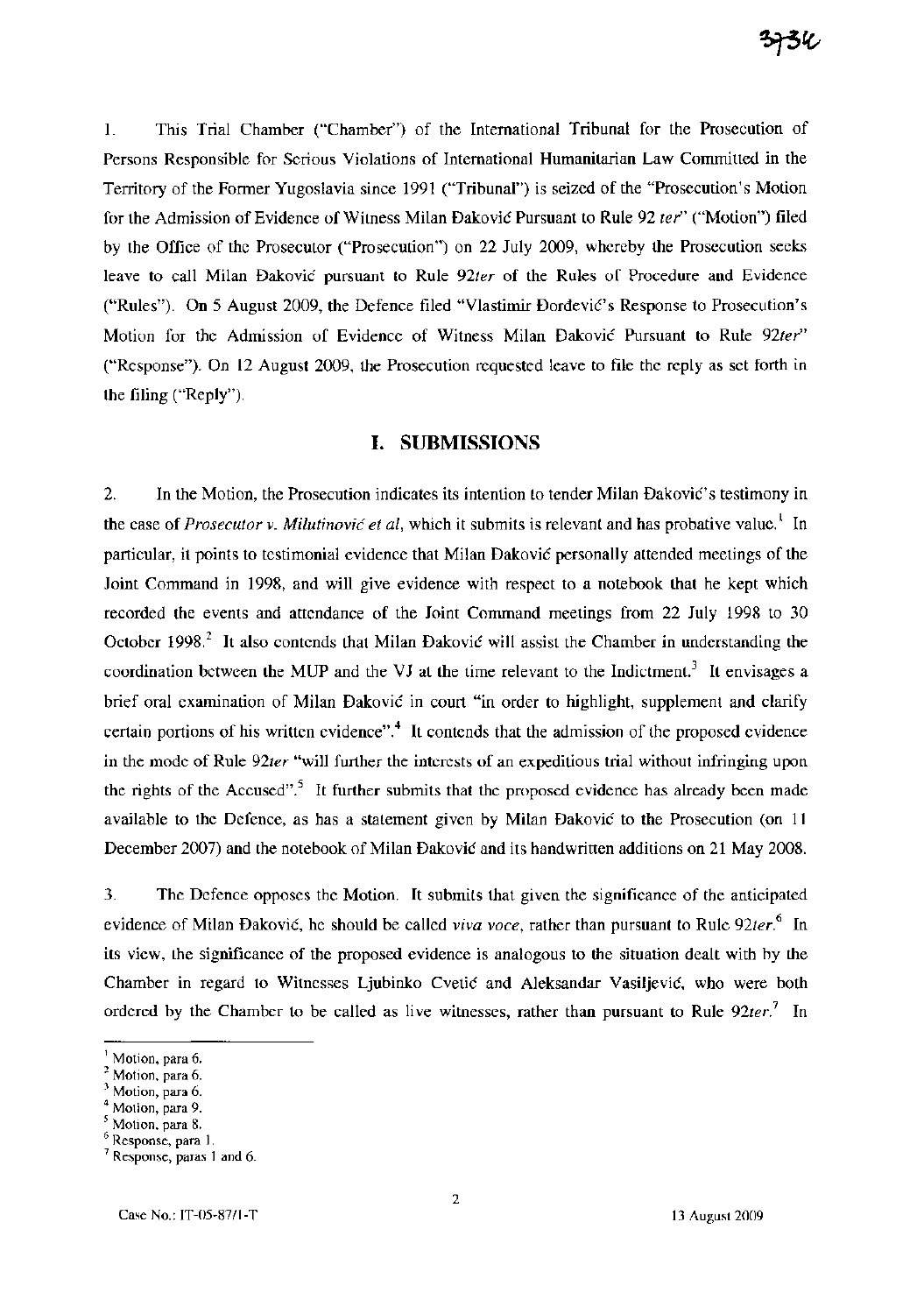particular, it argues that "live direct testimony will focus his [Milan Dakovic's] evidence on only the allegations against this Accused, Mr. Dordevic.<sup> $38$ </sup> It submits that since the entirety of Milan DakoviC's testimony in the *Milutinovic et aI.* case relates not only to the actions of the Accused, but also, and primarily, with the conduct of those tried in that case, this "irrelevant" testimony will not necessarily save time in direct examination, and may prejudice the Accused, since it deals with the conduct of people other than the Accused.<sup>9</sup> In limiting the examination in chief to "the critical information relevant to the basis of their case against Vlastimir Dordevic'" by calling Milan Dakovic as a live witness, the Defence contends that the cross-examination will also be more efficient and focused.<sup>10</sup>

4. In its Reply, the Prosecution submits that the Defence's contention that much of the *Milutinović et al.* testimony is irrelevant and prejudicial since it deals with the involvement of the accused in that case is unsound since the membership, nature and operation of the Joint Command "are all relevant and highly probative of Mr. Dordevic's criminal responsibility as charged in the Indictment".<sup>11</sup>

## **II.** THE LAW

5. Rule *92ter* of the Rules was adopted on 13 September 2006 in order to "increase the ability of the Trial Chambers to consider written statements and transcripts of witnesses in lieu of oral testimony where that evidence goes to the acts and conducts of an accused" and to enhance the efficiency of trial proceedings. 12 Rule *92ter* provides:

(A) A Trial Chamber may admit, in whole or in part, the evidence of a witness in the form of a written statement or transcript of evidence given by a witness in proceedings before the Tribunal, under the following conditions:

- (i) the witness is present in court;
- (ii) the witness is available for cross-examination and any questioning by the Judges; and
- (iii) the witness attests that the written statement or transcript accurately reflects that witness' declaration and what the witness would say if examined.

<sup>&</sup>lt;sup>8</sup> Response, introductory para.

Response, para 5.

<sup>&</sup>lt;sup>10</sup> Response, para 7.

<sup>&</sup>lt;sup>11</sup> Reply, paras 5-6.

<sup>12</sup> Statement of ICTY President Judge Pocar to the UN. General Assembly on 9 October 2006; *Prosecutor* v. *Ljube Boskoski and lohan Tarculovski,* Case No. IT-04-82-PT, "Decision on Prosecution's First Revised Motion Pursuant to Rule 92 *bis* and on Prosecution's Motion Pursuant to Rule 92 *ter",* 30 March 2007, para 44; *Prosecutor* v. *Milan Lukic and Sredoje LukiC,* Case No. IT-98-3211-T, "Decision on Confidential Prosecution Motion for the Admission of Prior Testimony with Associated Exhibits and Written Statements of Witnesses Pursuant to Rule 92 *ter",* 9 July 2008 *("Lukic and Lukic* Decision"), para 13.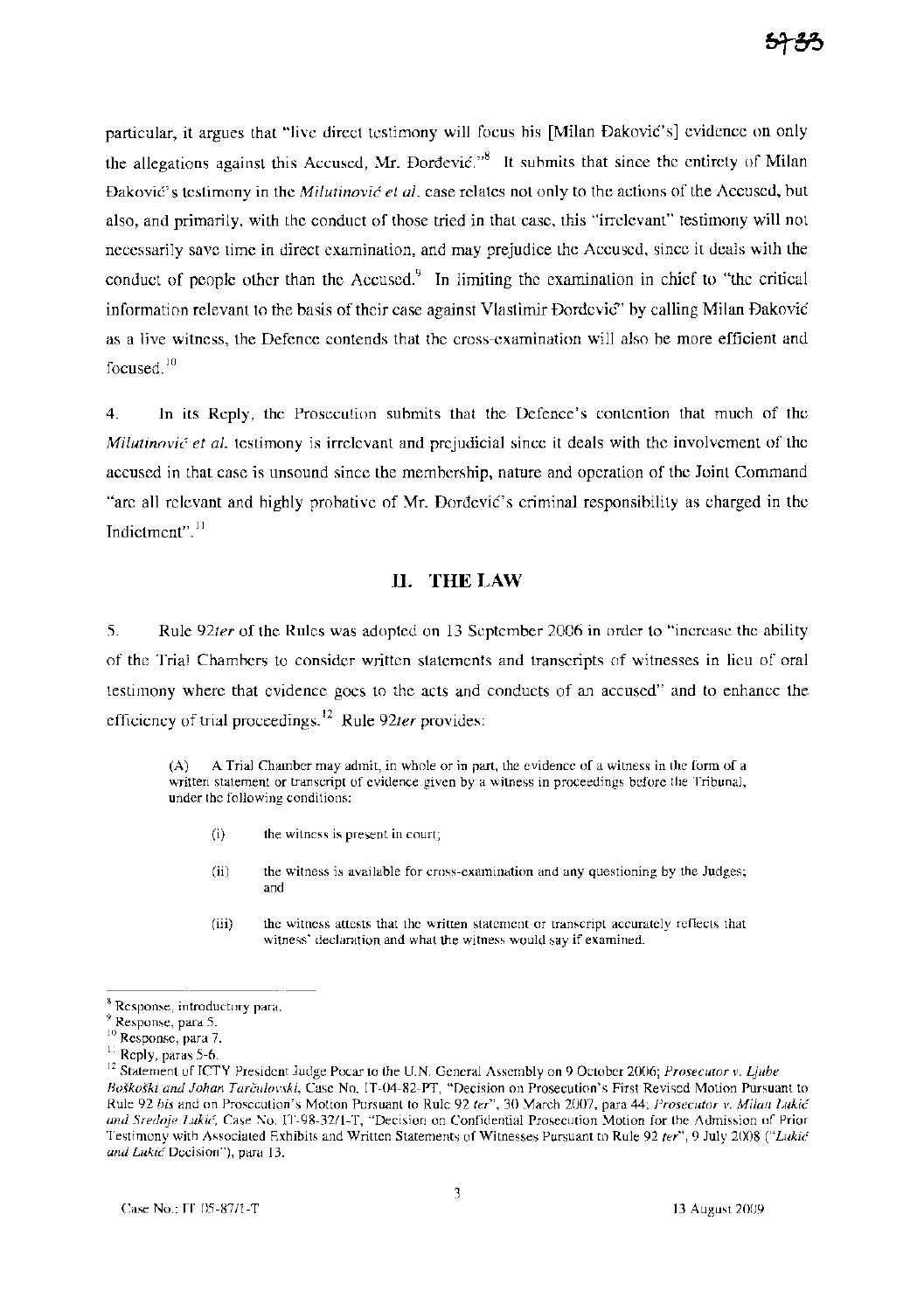(B) Evidence admitted under paragraph (A) may include evidence that goes to proof of the acts and conduct of the accused as charged in the indictment.

6. The evidence sought to be admitted pursuant to Rule *92ter,* whether a written statement or a transcript of oral testimony, must fulfill the general requirements of admissibility.<sup>13</sup> That is, the proposed evidence must be relevant and have probative value, and the probative value must not be substantially outweighed by the need to ensure a fair trial.<sup>14</sup>

# **III. DISCUSSION**

7. The Trial Chamber notes at the outset that the general relevance and probative value of the expected evidence of Milan Dakovic is not contested. Indeed, the Chamber recalls its finding that "the proposed evidence [of Milan Dakovicl is relevant to the Accused's alleged responsibility pursuant to Article 7(1) and 7(3) of the Statute", and that it has at this stage "no reason to doubt the probative value of his proposed evidence".<sup>15</sup> Neither are any of the other criteria required for the admission of evidence pursuant to Rule 92ter in regard to Milan Đaković's testimony in *Prosecutor v. Milutinovic et al.* at issue. Rather, the matter to be decided is whether Rule *92ter* is the appropriate mode of evidence for this particular witness.

8. Milan Dakovic's position at the time relevant to the Indictment and the general description of his proposed evidence has been outlined in the Chamber's previous decision and need not be recalled here.<sup>16</sup> It may be emphasised, however, that Milan Daković is in the unique position of being able to testify as to his personal attendance and knowledge of and involvement in the Joint Command, attended to by the Accused Vlastimir Dordevic and other members of the joint criminal enterprise alleged in the Indictment, which is relevant to the Accused's liability under Article 7(1) and (3) of the Statute. Although the transcript is certainly relevant, it is taken up in large part by the discussion of the acts and conduct of some of the accused in the *Milutinovic et al.* case during the Joint Command meetings, whereas the Accused Vlastimir Dordevic is only mentioned once in the transcript as having been an attendee of these meetings.<sup>17</sup> The Chamber therefore agrees with the Defence that the testimony of this witness in that case may have not been sufficiently focused on the alleged involvement of the Accused in the acts to which the proposed evidence relates and that an examination in chief can be of assistance in clarifying matters regarding that involvement. In

<sup>13</sup>*Lukic and Lukic* Decision, para 20; *Prosecutor* v. *Astrit Haraqija and Bajrush Morina,* Case No. IT-04-84-R77.4, "Decision on Prosecution Motion for Admission of Evidence Pursuant to Rule 92 *bis* and/or 92 *ter",* 2 September 2008, para 13.

Rule 89 (C) and (D) of the Rules.

<sup>15</sup>*Prosecutor* v. *Vlastimir Dordevic,* Case No. IT-05-87/l-T, "Decision on Prosecution's Motion to Add Milan Dakovic to the Rule *65ter* Witness List", 21 May 2009, para 8. *16 Ibid.* 

<sup>17</sup>*65ter* 05344, p 26386.